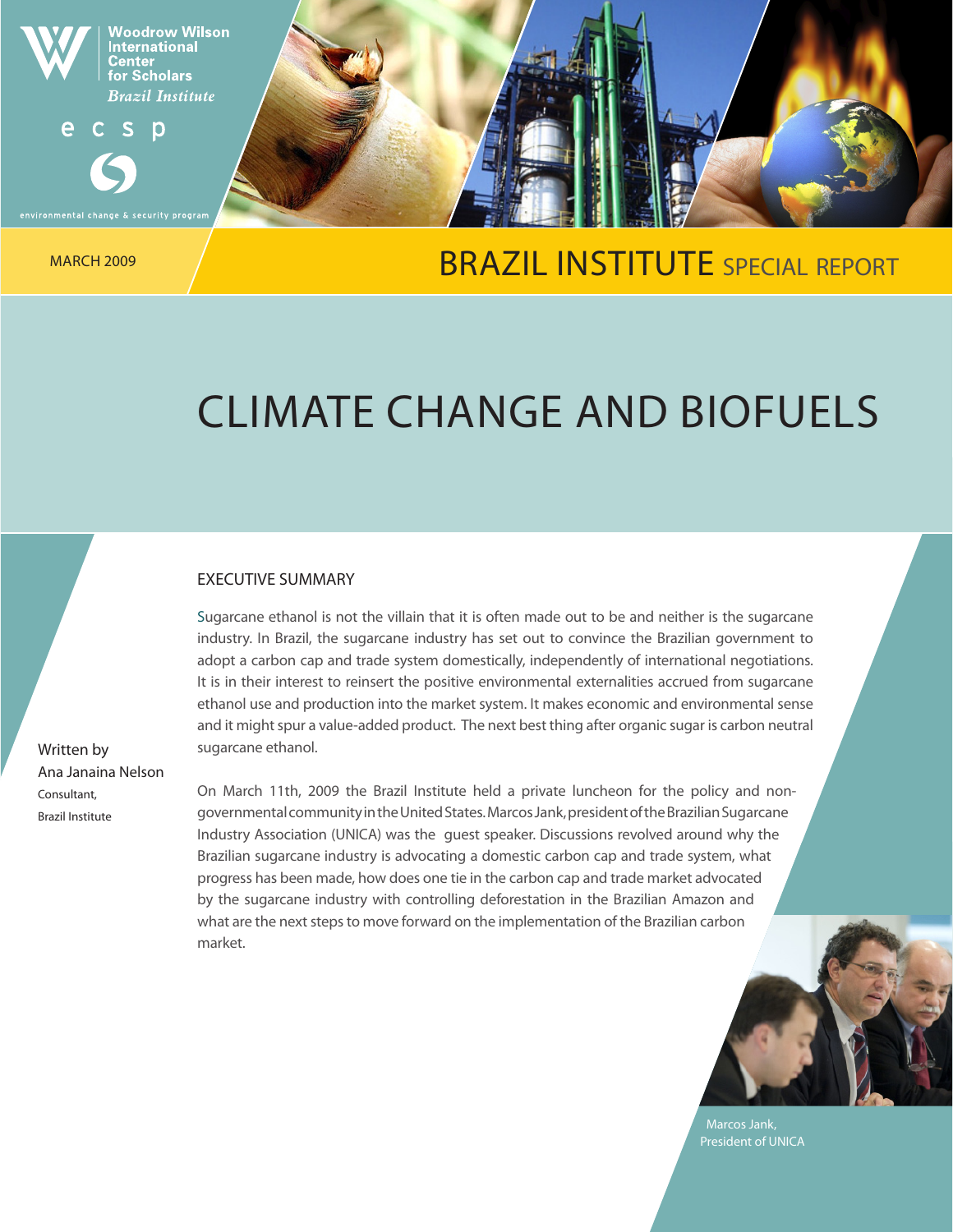#### ETHANOL INDUSTRY'S GREEN PROTOCOL

On his third visit to the Woodrow Wilson International Center for Scholars, Marcos Jank, president of the Brazilian Sugarcane Industry Association (UNICA) spoke to the policy and nongovernmental community in the United States on UNICA's efforts to convince Brazil's government to launch a domestic carbon trade market. Jank spoke at a private luncheon hosted by the Brazil Institute, represented by its Director Paulo Sotero, and the Environmental Change and Security Program, represented by its Director Geoff Dabelko.

The current debate on renewable energy and climate change often portrays ethanol as an environmental villain. Even the critics that take the time to discern corn ethanol from sugarcane ethanol see many downsides to ethanol. In the case

"BUSINESSES THAT BUY<br>AGRICULTURAL PRODUCTS<br>ALL AROUND THE WORLD,<br>WITH THE PRICE SPIKES IN<br>COMMODITIES, ARE NOW<br>WILLING TO BUY MORE<br>DIVERSE PRODUCTS TO<br>CREATE AND STRENGTHEN<br>A LONG TERM RELATION-<br>SHIP WITH THEIR SUPPLI-<br>ERS AGRICULTURAL PRODUCTS ALL AROUND THE WORLD, WITH THE PRICE SPIKES IN COMMODITIES, ARE NOW WILLING TO BUY MORE DIVERSE PRODUCTS TO CREATE AND STRENGTHEN A LONG TERM RELATION-SHIP WITH THEIR SUPPLI-ERS IN THEIR VALUE CHAIN."

of sugarcane ethanol the most common criticism is the direct or indirect destruction of the Brazilian Amazon by sugarcane. They would be surprised to find though, that sugarcane has a limited presence in the Brazilian Amazon region and rather than pushing the cattle frontier north, sugarcane plantations salvage the land left by cattle growers in search of better pastures.

The Brazilian Sugarcane Industry Association (UNICA) is aware of the often unwarranted criticism and of the possible economic benefits derived from a more environmentally conscious product. For this reason it has voluntarily adhered to the Green Protocol for businesses in the state of São Paulo. The Green Protocol is a social environmental responsibilities agreement that establishes guidelines for areas of permanent preservation (APP), water, agrochemicals and social issues such as labor.

In accordance with the voluntary Green Protocol, UNICA will eliminate the burning of sugarcane in 2014. The tradeoff of eliminating burning is the loss of jobs due to mechanization for 180,000 persons cutting sugarcane in the state of São Paulo. To curb the detrimental social effects of making production methods more environmentally sound, UNICA implemented a plan to qualify the sugarcane cutters to work with the machines involved in sugarcane ethanol production. Expectations are that UNICA will be able to qualify 5,000 workers a year.

In addition to adhering to the Green Protocol, UNICA participates in all big discussions on the sustainability of biofuels. The association sits on the steering board of the Roundtable on Sustainable Biofuels and of the Better Sugarcane Initiative and is a member of the Global Bioenergy Partnership.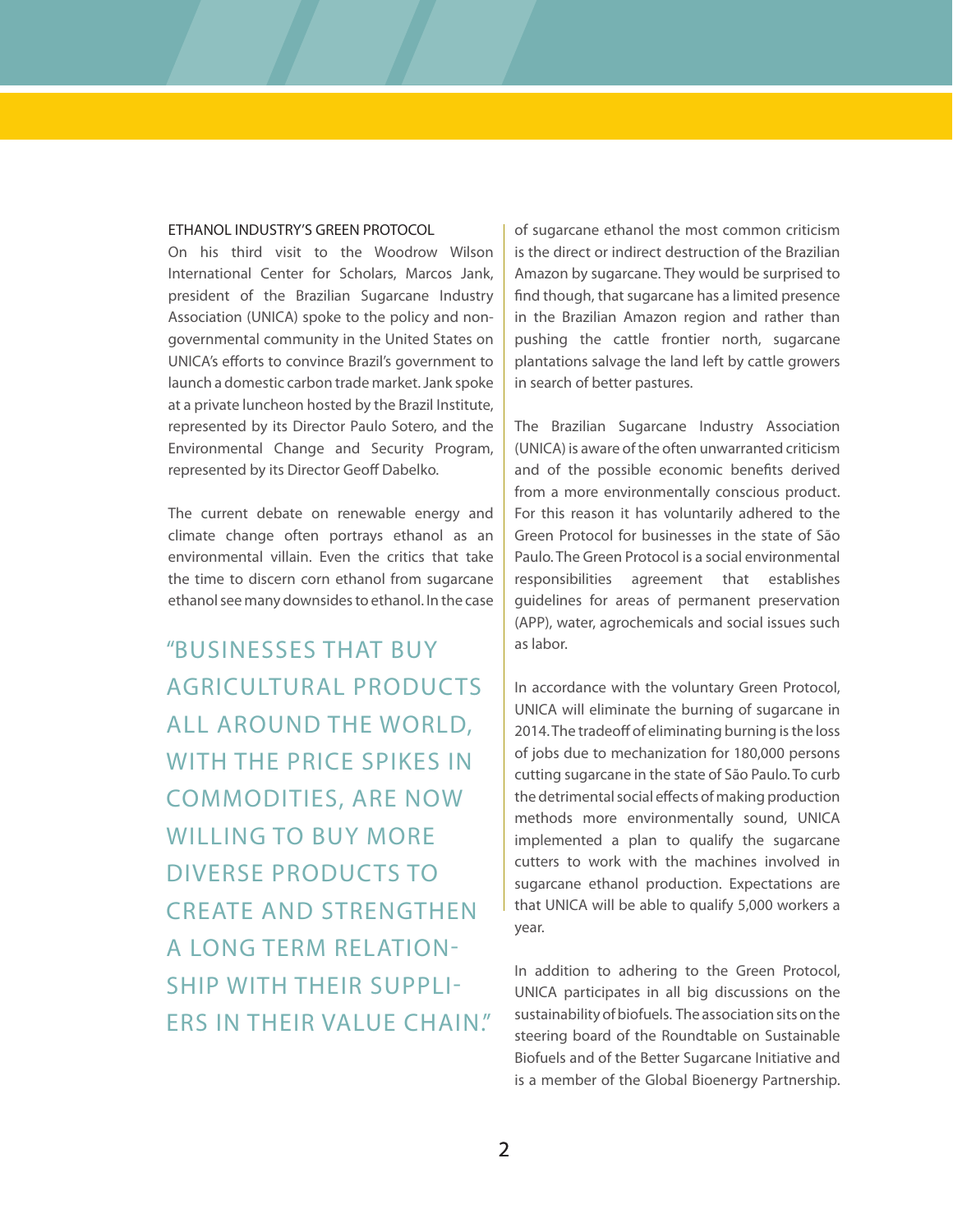## **BRAZIL INSTITUTE** SPECIAL REPORT



UNICA also meets frequently with environmental NGOs to coordinate and discuss the environmental sustainability of sugarcane ethanol.

#### A DOMESTIC CARBON MARKET

In 2008, UNICA moved decisively on climate change. Ethanol should be part of the discussions on Climate Change, specifically on flexible mechanisms such as carbon emissions trading. It was not part of the discussion in Kyoto because the only country that produced ethanol in significant quantities was Brazil. Because it was not part of the discussion, there are no carbon credits for ethanol. Brazil does receive credits from bioelectricity, which is ethanol and other biofuels converted into electricity to power a small battery. Those bioelectricity credits represent twenty percent of the credits Brazil receives today.

UNICA is in the beginning stages of coordinating with four other industries--charcoal, steel, renewable energy and fly ash cement--in order to convince the Brazilian government to introduce a domestic cap and trade system. Its advocates believe that while international negotiations on cap and trade will be long drawn, a window of opportunity has opened up in Brazil to introduce a domestic system. The Brazilian government recently announced a national plan on climate change, but currently it is only focused on controlling and reducing deforestation. There also seems to be internal dissension in policy between the foreign policy position of the Ministry of External Affairs, which does not support an international cap and trade system, and the position of the Ministry of Environment, favorable to carbon market. The climate change plan and this internal fissure might be the opportunity that these industries are looking for to convince the Brazilian

government to introduce a cap and trade system domestically.

UNICA has not given up on an international cap and trade regime. The implementation and success of a domestic cap and trade regime would be just a first step towards a similar system at the international level. UNICA was present in the Conference of the Parties in Bali and in Potsdam and will be in Copenhagen pushing the private sector perspective in these discussions. If Brazil does implement a domestic cap and trade system, UNICA hopes that Brazil can then connect its system to that of the carbon emissions market in the US and in Europe. The implementation and success of the Brazilian emissions market is not directly related to Kyoto, which means it can move forward even if Kyoto does not.

#### THE CABON MARKET BENEFITS ALL

UNICA believes that the private sector is the starting point for any public policy toward the environment and climate change. That is how the moratorium on trading soy from freshly deforested areas of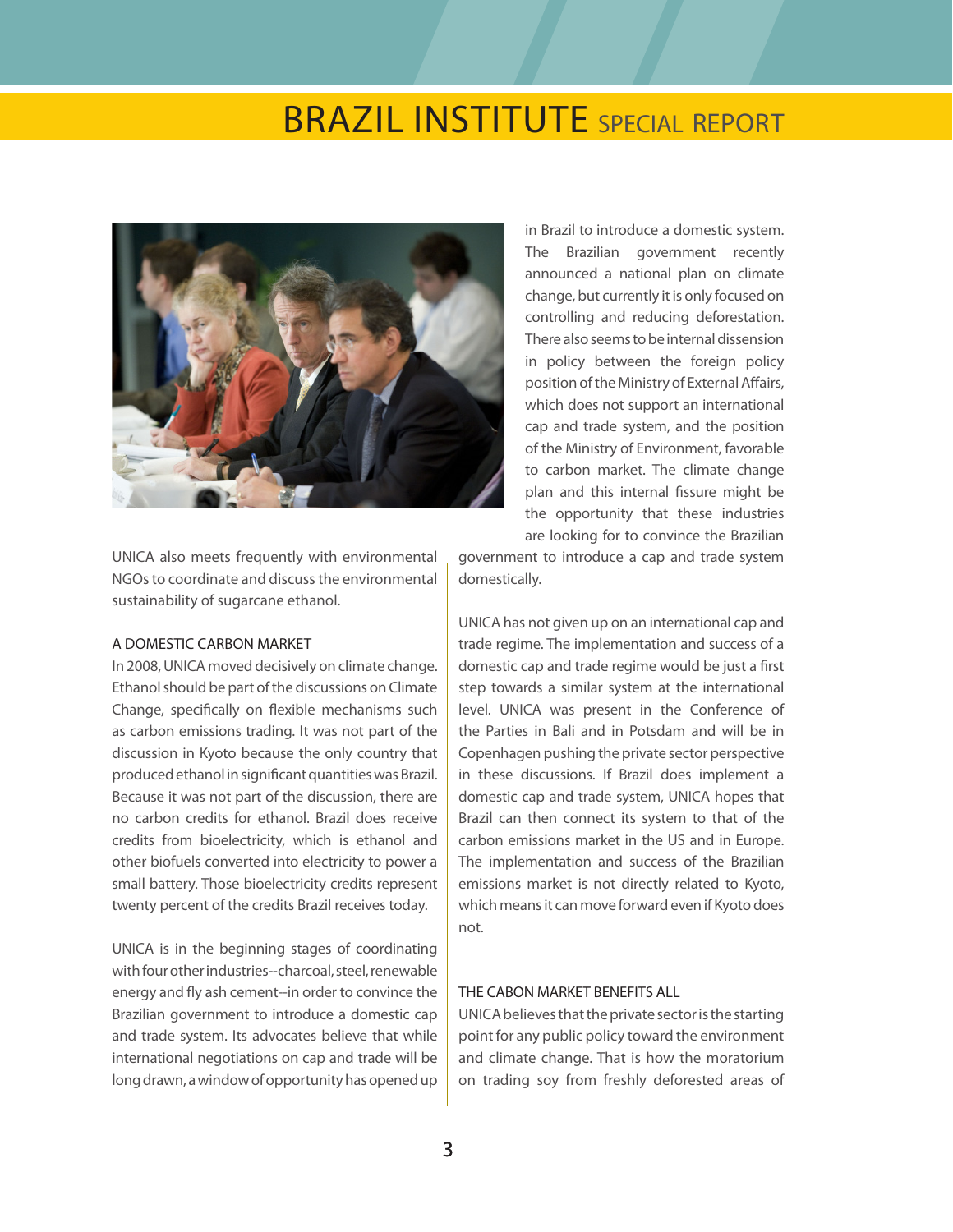### **Climate Change**



#### **A CARRON ARSORBING MACHINE?**

the Amazon came to be, with the support from companies such as Cargill. UNICA is also working to convince the government that a sugarcane ban in the Amazon is required. Amazonian governors do not support this, but industry does.

The economic benefits for Brazil's sugarcane industry of a domestic cap and trade system are numerous. Directly, it would allow the industry to trade one more sugarcane byproduct – its ability to capture carbon. Indirectly it solves a public relations problem caused by unwarranted criticism of the effects of sugarcane plantations on the Amazon region. It creates a value-added product that will potentially be in high demand.

Participants in the luncheon argued for the creation of a voluntary carbon market, based on their experience with companies that buy agricultural

products. Current spikes in commodity prices<br>encourage businesses that purchase agricultural<br>products all around the world to buy more diverse<br>products in order to create and strengthen long-<br>term relationships with suppli encourage businesses that purchase agricultural products all around the world to buy more diverse products in order to create and strengthen longterm relationships with suppliers in their value chain. They see this as a supply chain management tool. Buying carbon from producers allows coke to become carbon neutral within its own value chain; the same applies to Mars, Kraft and Cargill. Every company carries a bundle of values – it is either GM or not GM, organic or not organic, and, in this case, carbon neutral or non-carbon neutral ethanol. It is, thus, not an unprecedented idea.

In creating value for products and trading it, the public sector trails the private. The yellow in yellow corn in the US wasn't defined until 1996 and private companies had been trading yellow corn a few years prior to that. Carbon is just a way to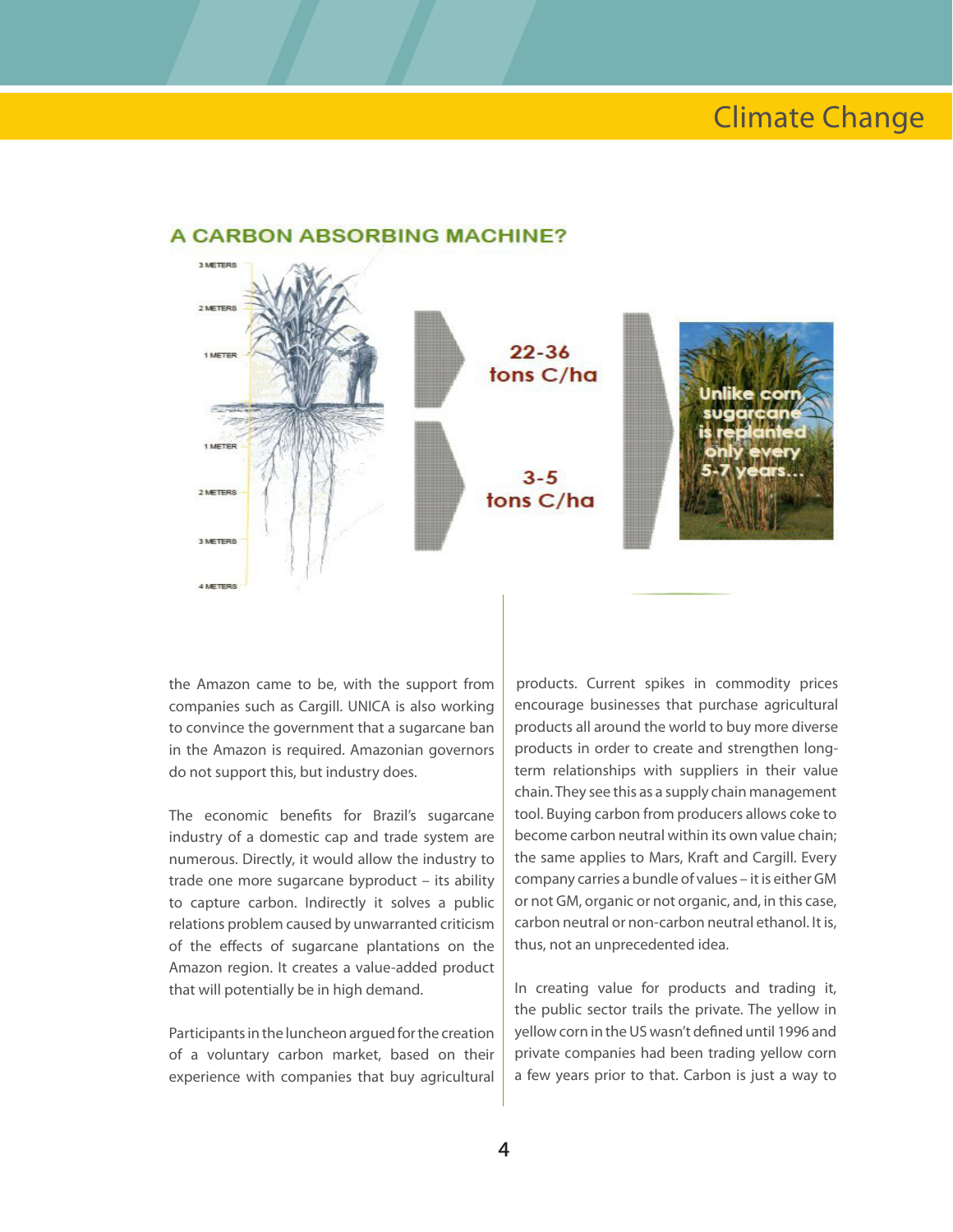accommodate new values.

#### DEFORESTATION AND CARBON MARKET

Reduction of Emissions from Deforestation and Degradation (REDD) is becoming reality. Controlling deforestation is not currently included in the Kyoto protocol as a source of carbon credits and, until recently, quantifying the reduction in emissions as a result of limiting deforestation was a challenge. With the advances in Remote Sensing Technology, however, this challenge is close to being overcome.

There was general consensus that halting deforestation is the simplest way to cut emissions and that the world is close to successfully creating a carbon market solution to deforestation. The solution hinges on two important factors. First, Brazil must carry out what it has committed to do – reach its target and demonstrate using its worldrenowned remote sensing technology that by 2017 it can reduce deforestation by 75 percent. Secondly, the US system has to allow those reductions into its market for compliance purposes.

Brazil will eventually adopt a cap and possibly under Obama, the United States will also adopt a cap. This creates an international dynamic that is very different from what is going on in clean development mechanisms (CDM) projects in China, for example. Because of CDM projects in China their emissions are going through the roof, but there is no net gain for the atmosphere. If Brazil has a cap and the United States has a cap, bilateral trade between the countries would continue to drive down emissions. Reducing overall emissions by 2020 involves larger atmospheric problems with solutions qualitatively different from the offset proposals that are out there. Thus, the environmental community supports allowing carbon credit for controlling deforestation.

Another problem is how to distribute the benefits accrued from the carbon market. A lot of the policy work on this has already been done. The most interesting is probably the stock-flow proposal. The government can sell the reduction of deforestation to the market, and the profits can be redistributed, according to carbon stocks, to all the carbon stock holders. So everyone has a way of benefiting--federal and municipal government, private companies and civil society. Carbon stocks as a criteria are something objective on which to hang the negotiation so it is not purely political. Thus, there are ways, through cap and trade, to reduce deforestation.

#### MOVING FORWARD

In order to achieve the goal of implementing a domestic carbon market in Brazil Marcos Jank argues that civil

"WE HAVE A MONOCULTURE OF PASTURES IN BRAZIL, NOT OF SUGARCANE. WE HAVE 170 MIL-LION HECTARES OF PASTURES AND 3 MILLION HECTARES OF SUGARCANE. HALF OF BRAZIL'S ARABLE LAND IS CATTLE AND EVERY HEAD OF CATTLE USES 2.5 ACRES. IF YOU MAKE CATTLE MORE EFFICIENT YOU CAN PRO-DUCE MORE SUGARCANE."